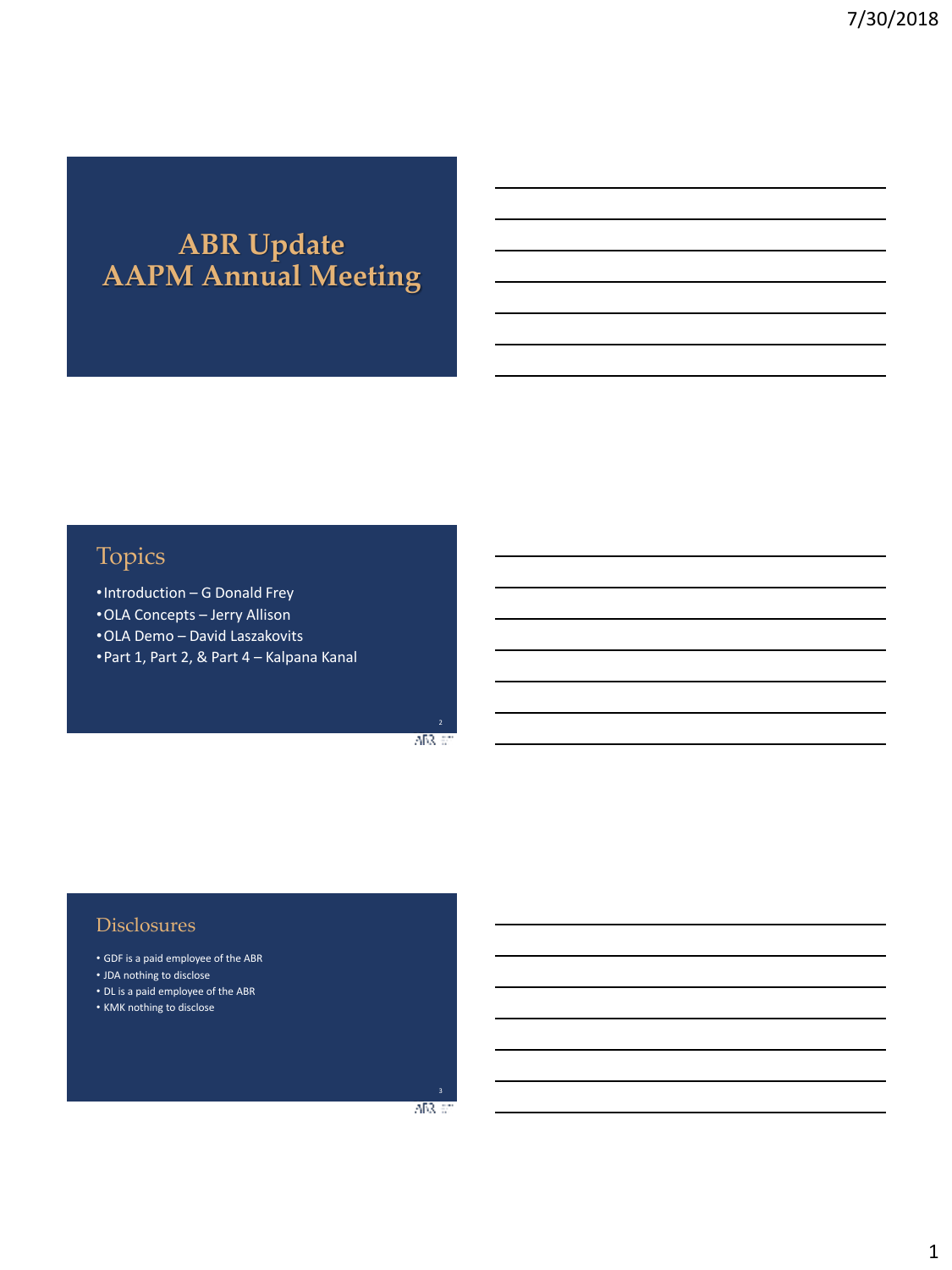### The ABR Maintenance of Certification Process

- The process is more than 10 years old
- More than 60% of MP diplomates are in MOC
- Presently more than 3280 MP diplomates are in MOC

 $ABR$  at

## Why do we have MOC

• Encourage all of us to maintain our skills • Encourage all of us to learn new relevant skills

> 5 AB3, 60

## MOC Components

- Part 1: Professionalism and Professional Standing State license or professional standing attestation
- Part 2: Lifelong Learning and Self-assessment - Cat 1 CME/CE and SA-CME/CE
- Part 3: Assessment of Knowledge, Judgement, and Skills - ABR Online Longitudinal Assessment (ABR OLA)
- 
- Part 4: Improvement in Medical Practice Practice Quality Improvement (PQI) projects or participatory PQI activities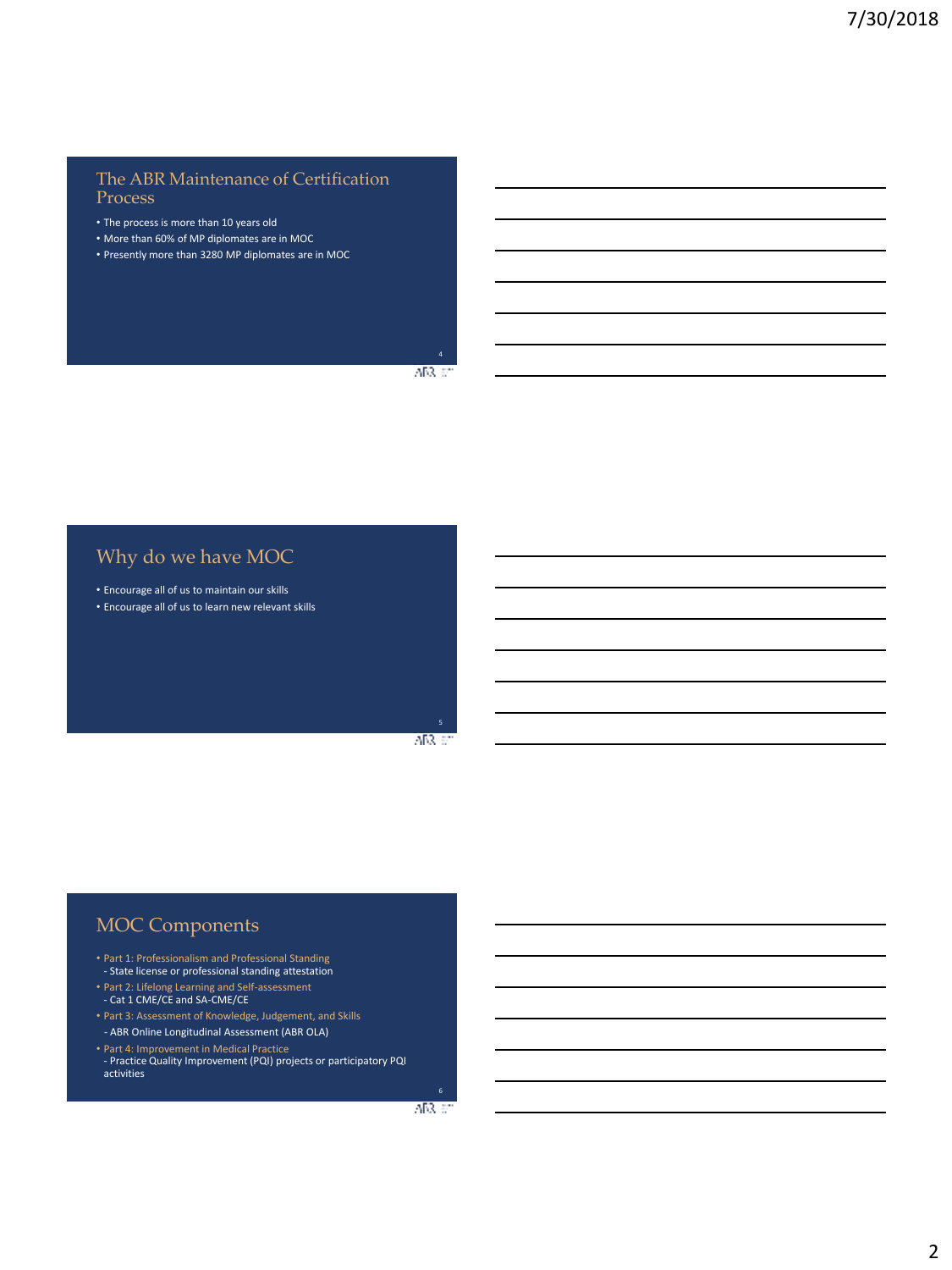## Meeting MOC Requirements

#### $\sim$ 10-Year Cycle<br>System Part 1: Valid licensure or attestation Part 2: 250 CE and 20 SAMs every 10 years Part 3: Exam every 10 years Part 4: 3 projects every 10 years

Continuous Certification

Part 1: Valid licensure or attestation Part 2: 75 CME/CE, including 25 SA-CME/CE in previous 3 years

Part 3: Pass OLA performance evaluation at the most recent annual review or have passed a traditional exam in previous 5 years Part 4: 1 PQI project/activity every 3 years

7 ABR 67

### Continuous Certification Basics

- All diplomates who are participating in MOC follow the continuous certification requirements.
- MOC participation evaluation is completed annually.
- Major MOC requirements are unchanged
- Fees are unchanged
- All ABR certificates issued 2012 and beyond are continuous.
- Ongoing validity of continuous certificates depends on meeting MOC requirements.

8 ABR 67

### MOC Annual Review

| <b>MOC Element</b>                  | <b>Compliance Requirement</b>                                                                                             |
|-------------------------------------|---------------------------------------------------------------------------------------------------------------------------|
| <b>Professional Standing</b>        | Valid, unrestricted state license (TX, FL, HI, NY) or professional standing<br>attestation by one ABR certified diplomate |
| CF                                  | At least 75 Category 1 CME/CE credits in previous 3 years                                                                 |
| Self-Assessment CME/CE<br>$(SA-CE)$ | At least 25 of the 75 Category 1 CME/CE credits must be SA-CE.                                                            |
| Assessment                          | Pass most recent OLA summative decision or have passed a traditional exam in<br>previous 5 years                          |
| POI                                 | Completed at least 1 PQI project or Participatory Activity in previous 3 years                                            |
| Fees                                | Current with MOC fees                                                                                                     |

 $ABC$ 

9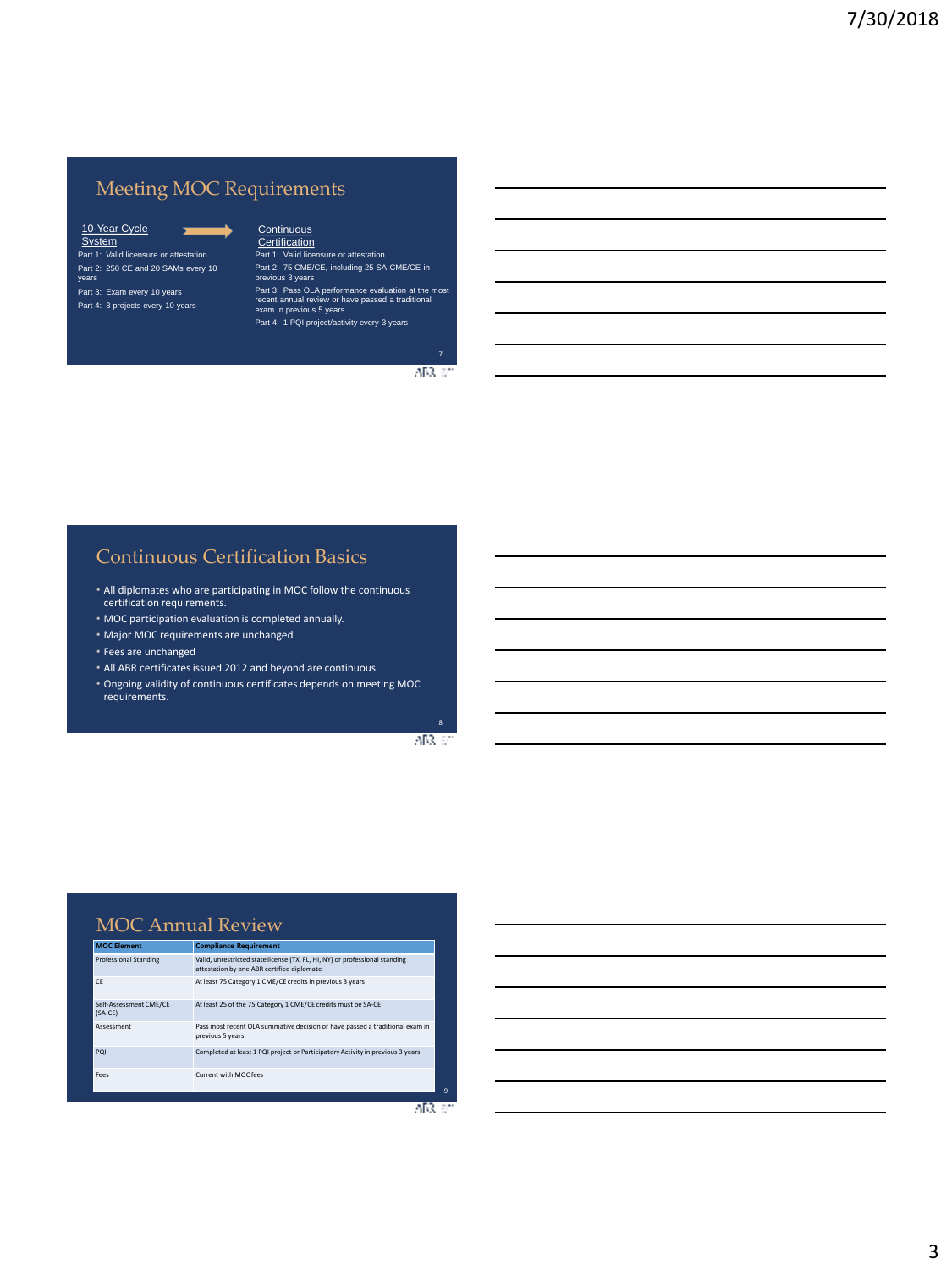## Failing to Meet the Requirements

- If you do not meet the standards for the annual review you will be shown as "Not Meeting the MOC requirements"
	- You have one year to meet those requirements
	- If you do not meet them in one year you must undertake a re-entry process • There is always a re-entry pathway
- Candidates who do not meet the requirements must take the traditional certifying exam

 $ABR \ll$ 

### MOC Components

- Part 1: Professionalism and Professional Standing - State medical license
- Part 2: Lifelong Learning and Self-assessment - Cat 1 CME and SA-CME
- Part 3: Assessment of Knowledge, Judgement, and Skills ABR Online Longitudinal Assessment (ABR OLA)
- Part 4: Improvement in Medical Physics Practice Practice Quality Improvement (PQI) projects or participatory activities

 $AB3 \approx$ 

### Introduction to Online Longitudinal Assessment (OLA)

• Adoption by ABMS member boards

- Initially tested by American Board of Anesthesiology (ABA) in 2014
- Full launch to all ABA diplomates in 2016
- Many other Boards pursuing

ARR 671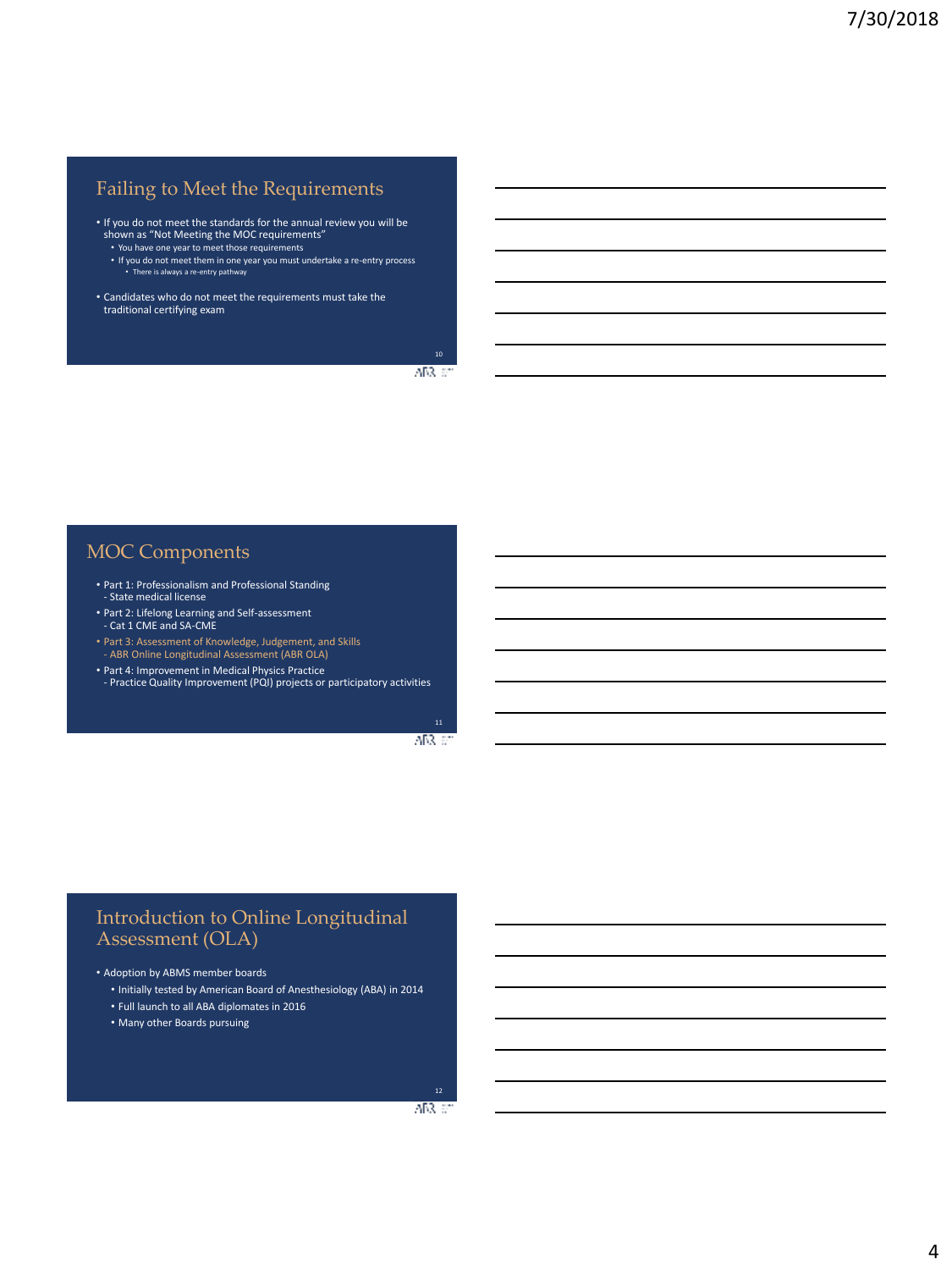## ABR Online Longitudinal Assessment

- ABR's implementation will be called ABR OLA
- New ABR volunteers (both academic and community) have been recruited to work on creating content (items = questions)

 $ABR$  at

### Why ABR OLA?

- Feedback from ABR Diplomates requesting improvement and better integration of Part 3 into their clinical practice
- looked for work/home assessment approach
- Pilot program being performed in Diagnostic Radiology (DR) to: - maintain a rigorous evaluation of diplomate competence
- support continuous professional development through lifelong learning • New target for content – Walking Around Knowledge

 $AB3 \approx$ 

## OLA = Walking Around Knowledge

- The type of material that you may be asked during the course of a routine day by trainees, referring MDs, medical physicists, and patients
- We are aiming for items where the diplomate's reaction is "yes, I should know that"
- Not, "why would anyone need to memorize that; #\*&%\* ABR!!"

ARR 671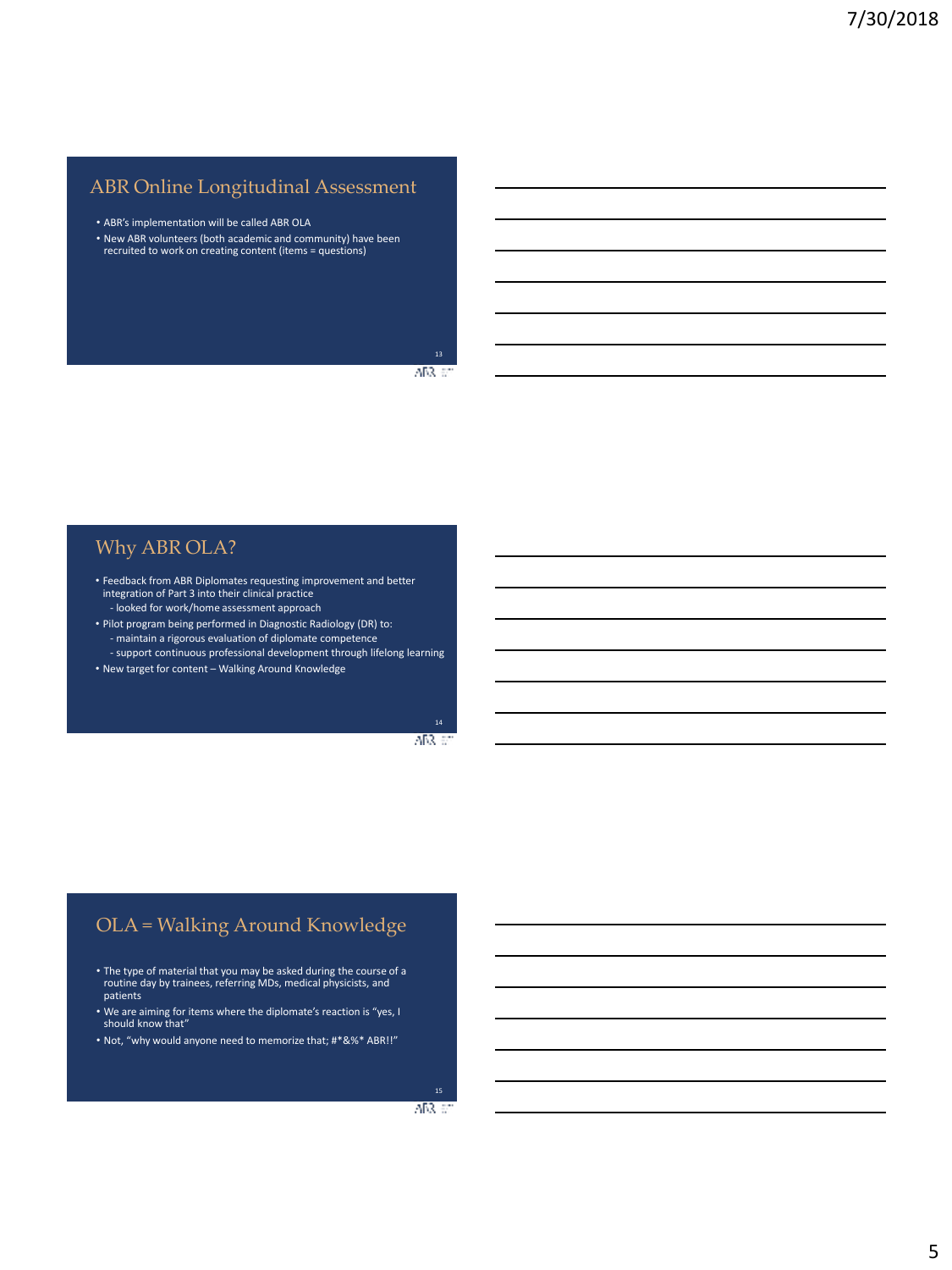### ABR OLA Walking Around Knowledge

Walking Around Knowledge is *not* the same as "easy"



 $ABR \ll$ 

### ABR OLA Working Model Fundamentals

- 104 question opportunities provided per year
- Must answer 52 questions per year
- 2 question opportunities administered weekly with a 4 week shelf life
- 1 or 3 minutes to answer the question
- Ability to decline 10 questions per year
- Learn immediately whether you answered correctly
- Receive immediate explanation with references
- Topics answered incorrectly will be repeated you will see a very similar question soon

ABR 60

### ABR OLA Working Model Scoring

- First assessment based on 200-item "Performance Evaluation"
- Assessment threshold based on criterion-referenced standard of unique 200-item sets
- Rolling performance evaluations after the 200 item threshold
- Must pass the most recent performance evaluation at annual review, OR
- Must pass a traditional exam taken in the previous 5 years
- No MOC exam required until OLA launch if meeting part 3 in March 2017

ARR 671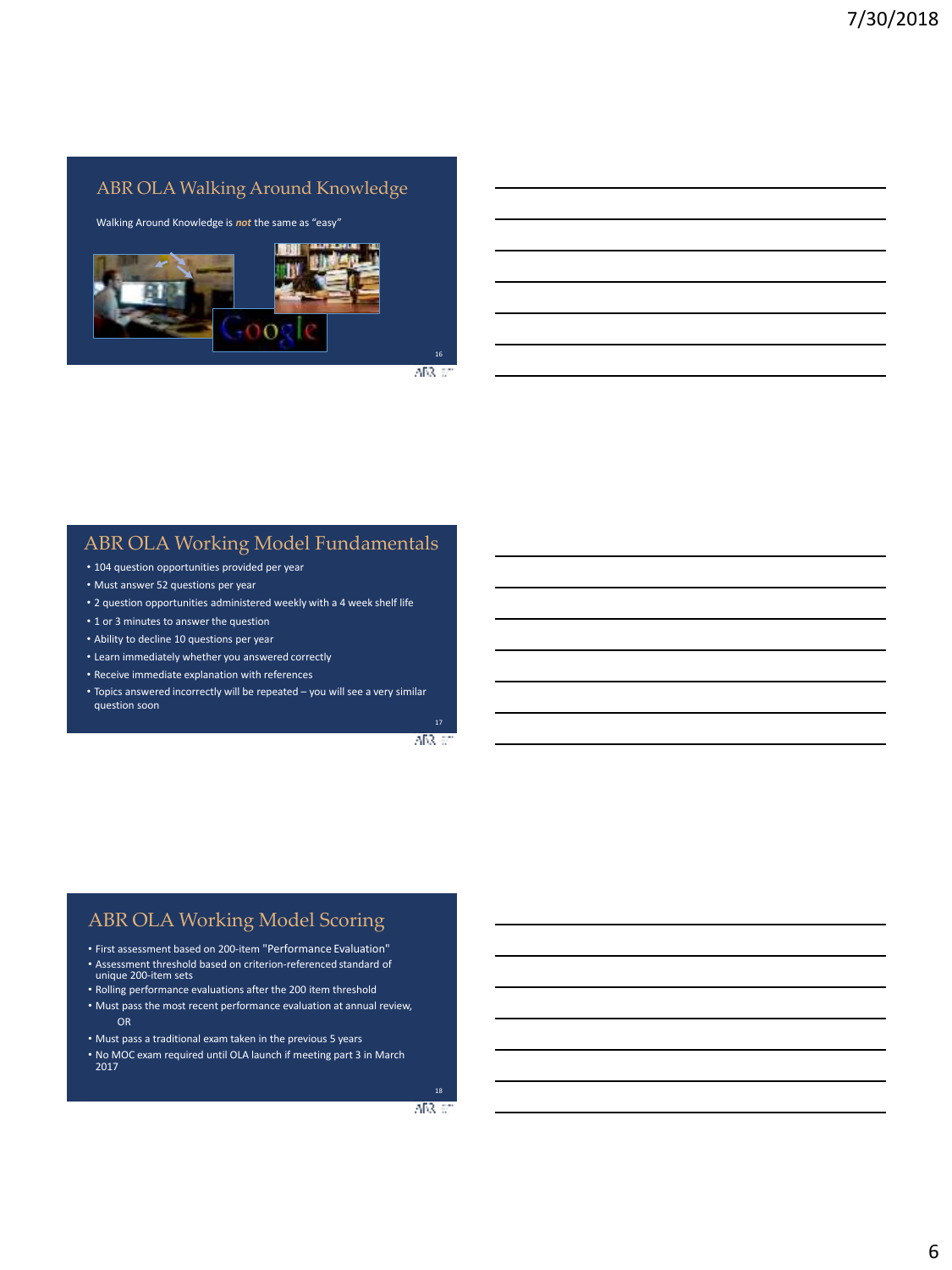### ABR OLA Security

- Access to OLA is password protected as part of the diplomate's ABR account
- Diplomates will be required to attest annually that they are answering questions themselves without help or references
- Images will be watermarked to identify and deter the use of ABR OLA images through screen shots, etc.

 $AB3 \,$ 

### ABR OLA Benefits

- No travel needed to complete Part 3 requirement
- Little impact on workday
- Immediate feedback after question is answered
- Supplemental information provided (i.e. answer rationale and references)
- Option to "decline" up to 10 questions in each item set per year
- Flexibility options for how frequently questions are answered
- Literature proven educational model
- Potential for retesting in areas of weakness

 $AB3 \approx$ 

## How Will ABR Implement OLA?

- If you needed to pass an MOC examination by March 2, 2017, you are still required to take and pass the exam to meet the Part 3 requirement
- For all other diplomates, Part 3 exam requirements will be deferred until the new OLA process is available
- To ensure your certificate remains valid, you need to continue to meet Parts 1, 2 and 4 MOC requirements, and make your yearly attestations on myABR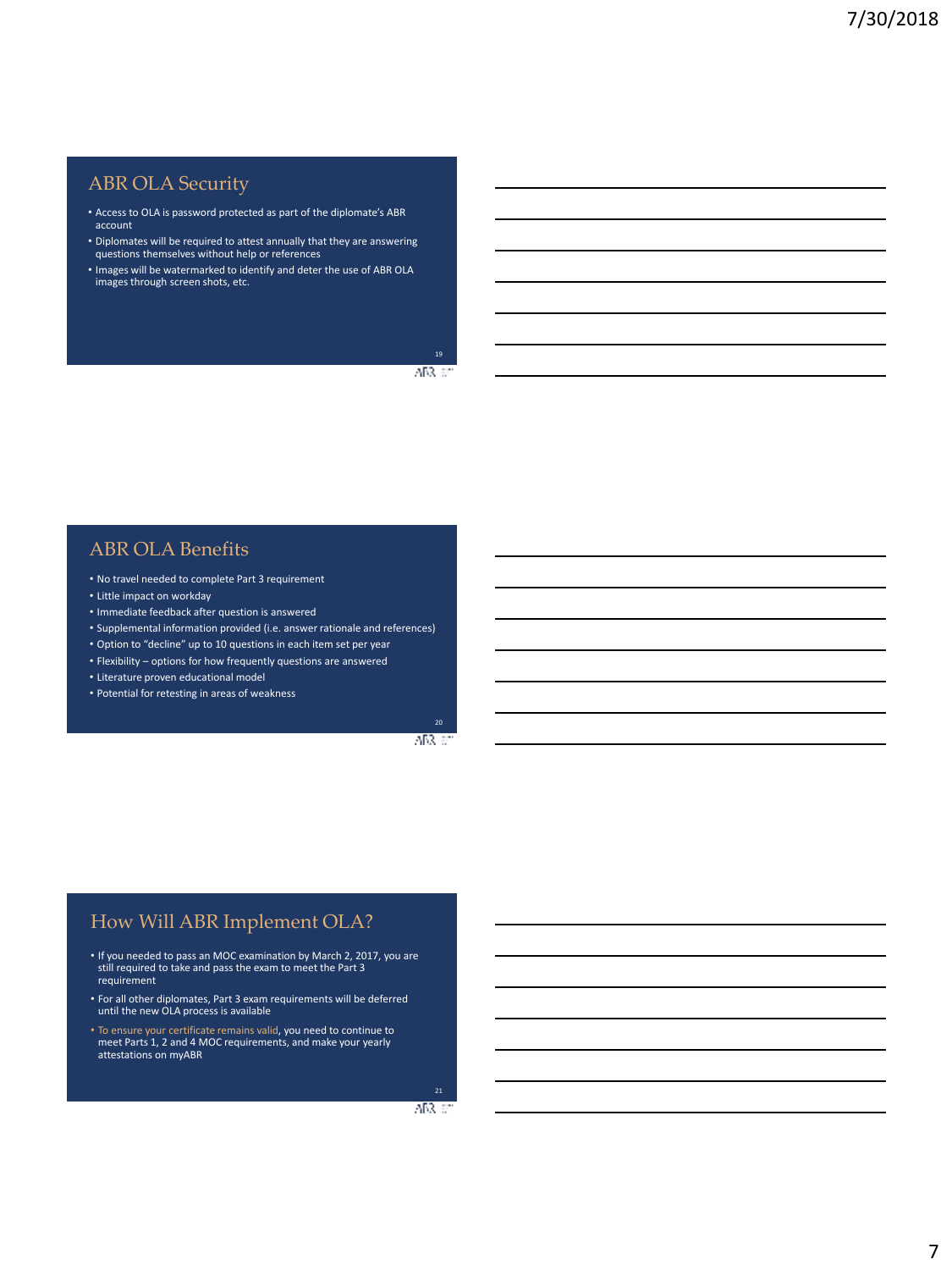## Traditional MOC Exams

- Will continue to be administered for: - those not meeting requirement in 2017
- those who fail exam
- those who don't participate in OLA
- those with inadequate performance in OLA

ABR 67

### When Will ABR OLA Go Live?

- Precise implementation rules and details including exact format, scoring and reporting are being finalized
- Initial implementation planned for 2019 for Diagnostic Radiology
- Implementation may begin as soon as possible after DR probably early 2020 for Radiation Oncology, Medical Physics & Interventional Radiology/Diagnostic Radiology (IR/DR)

ABR 67

## 2018 OLA Pilot Overview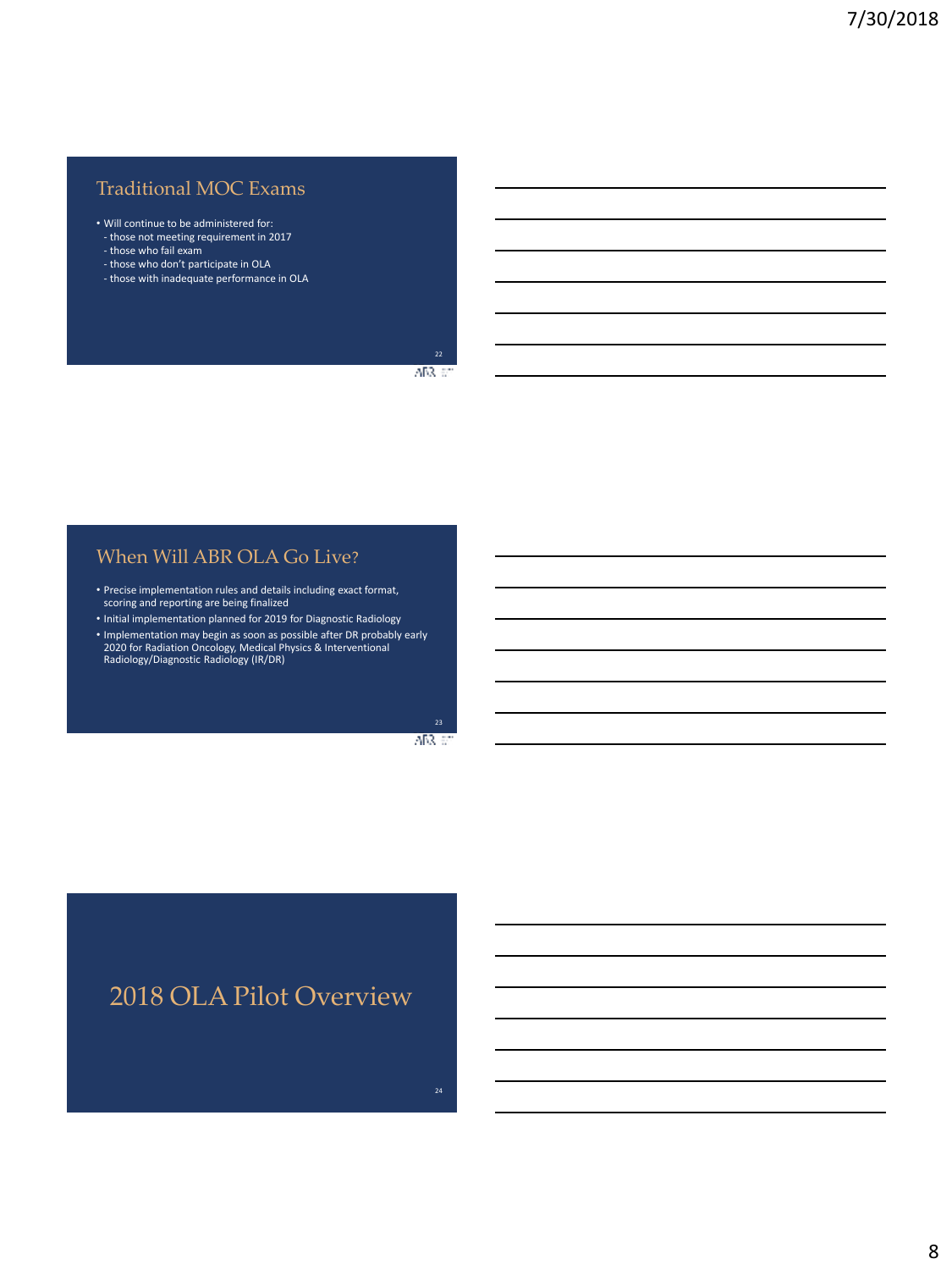### OLA Pilot Common Elements

- The primary objective of the OLA Pilot is to test the OLA application<br>workflow, functionality, and navigation. Participants will have the option to<br>provide feedback on questions, but this is not the primary objective of
- All OLA Pilot questions will be DR content will start with the Breast, Neuro, GI and Peds clinical practice areas - GU and MSK clinical practice areas will be added in August
- OLA Pilot participants will represent all ABR specialties (DR, RO, MP and IR) • Software changes will be made at the conclusion of each phase as well as throughout the pilot as the project team deems is appropriate.
- Each pilot group will be provided with at least one introductory webinar to review pilot objectives, process, and expectations before the pilot begins.

 $ABR \ll$ 



## OLA Demonstration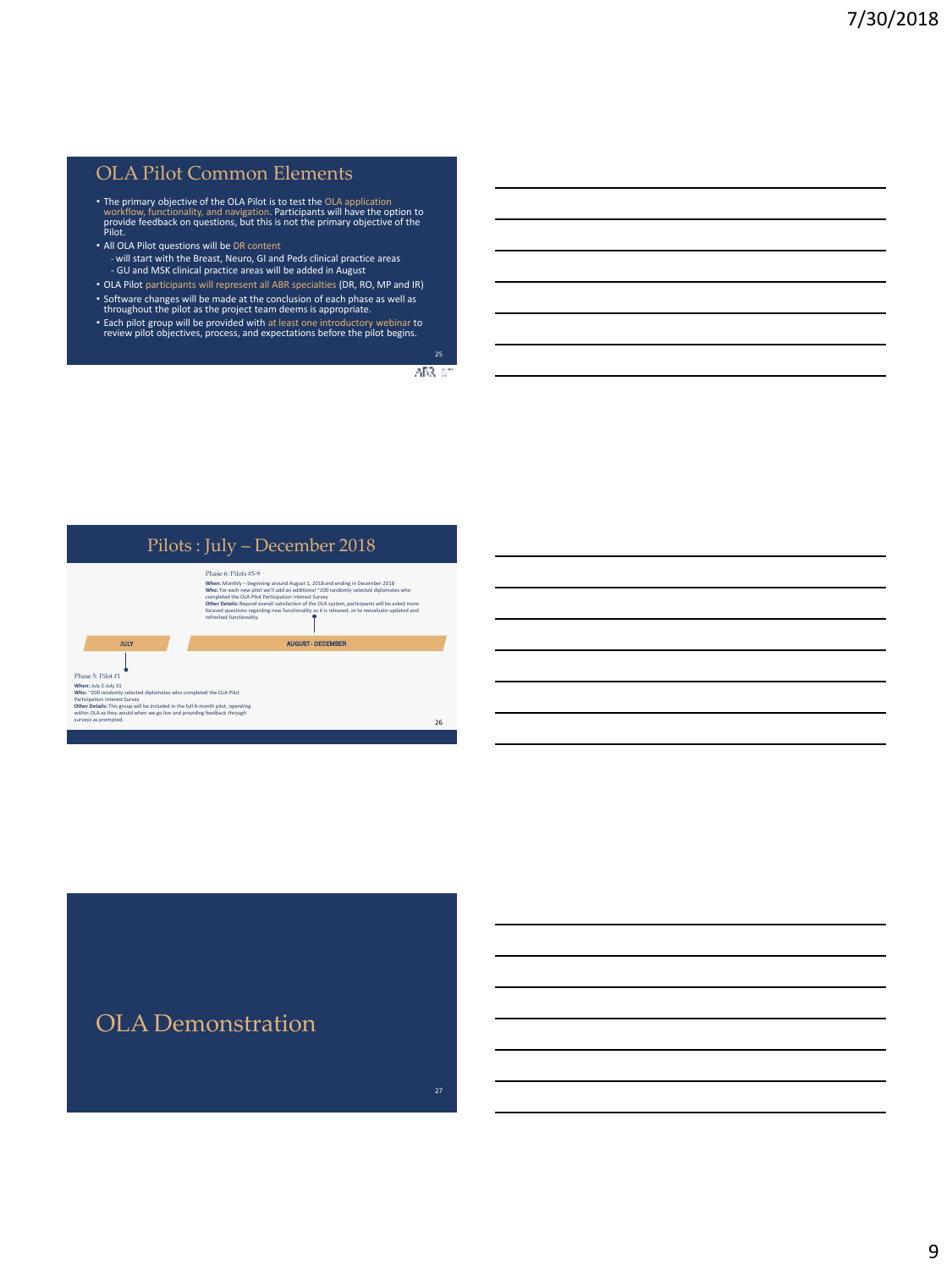

## MOC Annual Attestation

- Overall feedback from diplomates has been very positive.
- Audits must be part of attestation.
- Balances the needs for self-regulation and professionalism - We trust our diplomates.

 $AB3.57$ 



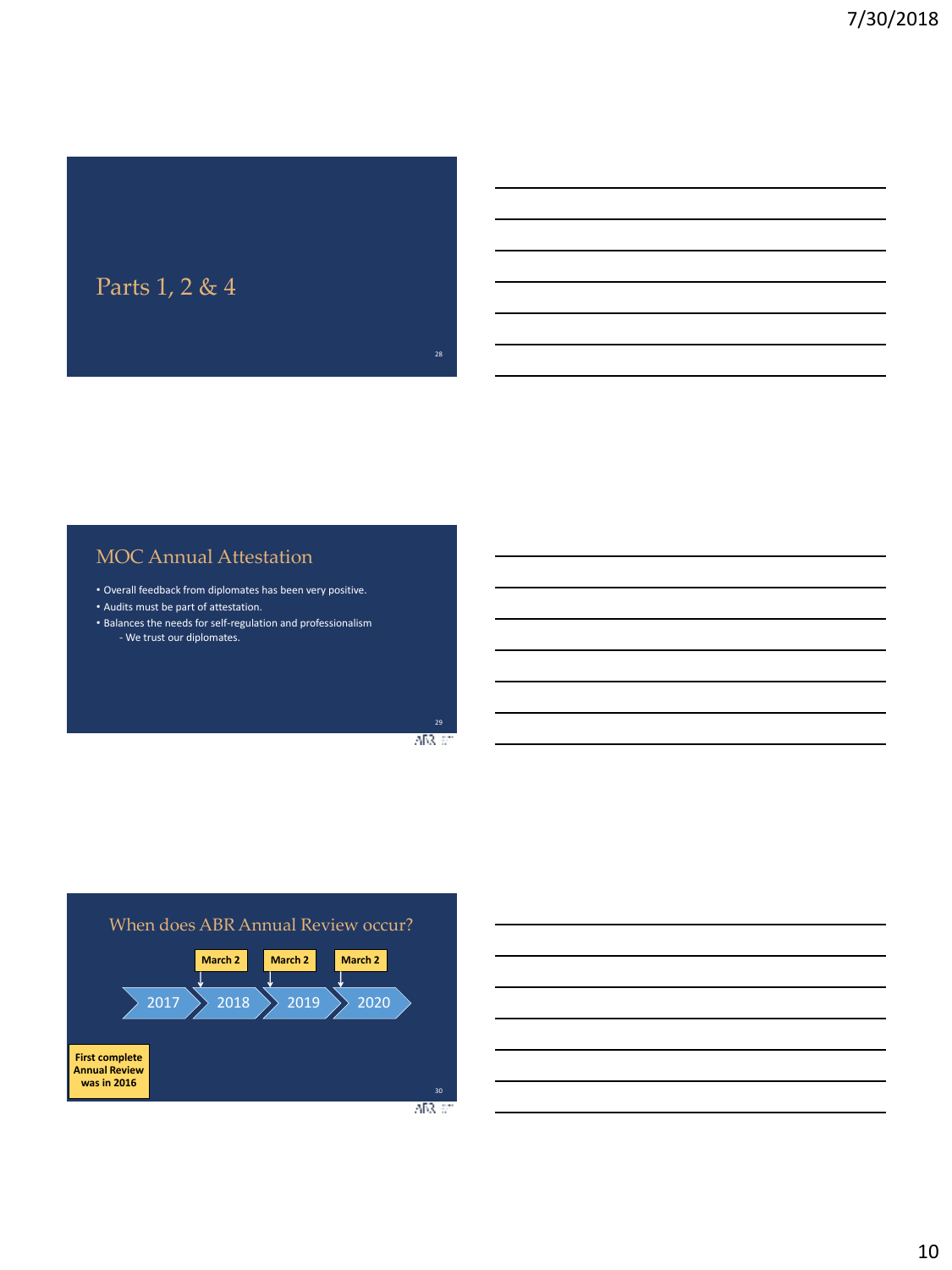#### What happens if I fail to meet the MOC requirements?

- If, at an annual review (March 2), you do not complete the MOC requirements or fail to complete the MOC attestation, your status will be updated to "not meeting" the requirements of MOC.
- If you do not complete the MOC requirements or complete the MOC attestation by the next annual review (March 2), your status will be updated to "not participating" in MOC and your certificate may become invalid.

 $ABR \ll$ 

### Part 1: Professionalism and Professional Standing

- If you have a license from one of the states that licenses medical physicists (FL, HI, NY, TX), then you may use this to fulfil the Part 1 requirement.
- If you do not have a license from one of the states listed above, then you need to identify one<sup>1</sup> ABR-certified diplomate who can attest to your professional standing. This individual would only be required to attest if you are selected for an MOC audit.

1 This may be an ABR diplomate certified in Medical Physics, Radiation Oncology, Diagnostic Radiology or Interventional Radiology.

ABR 67



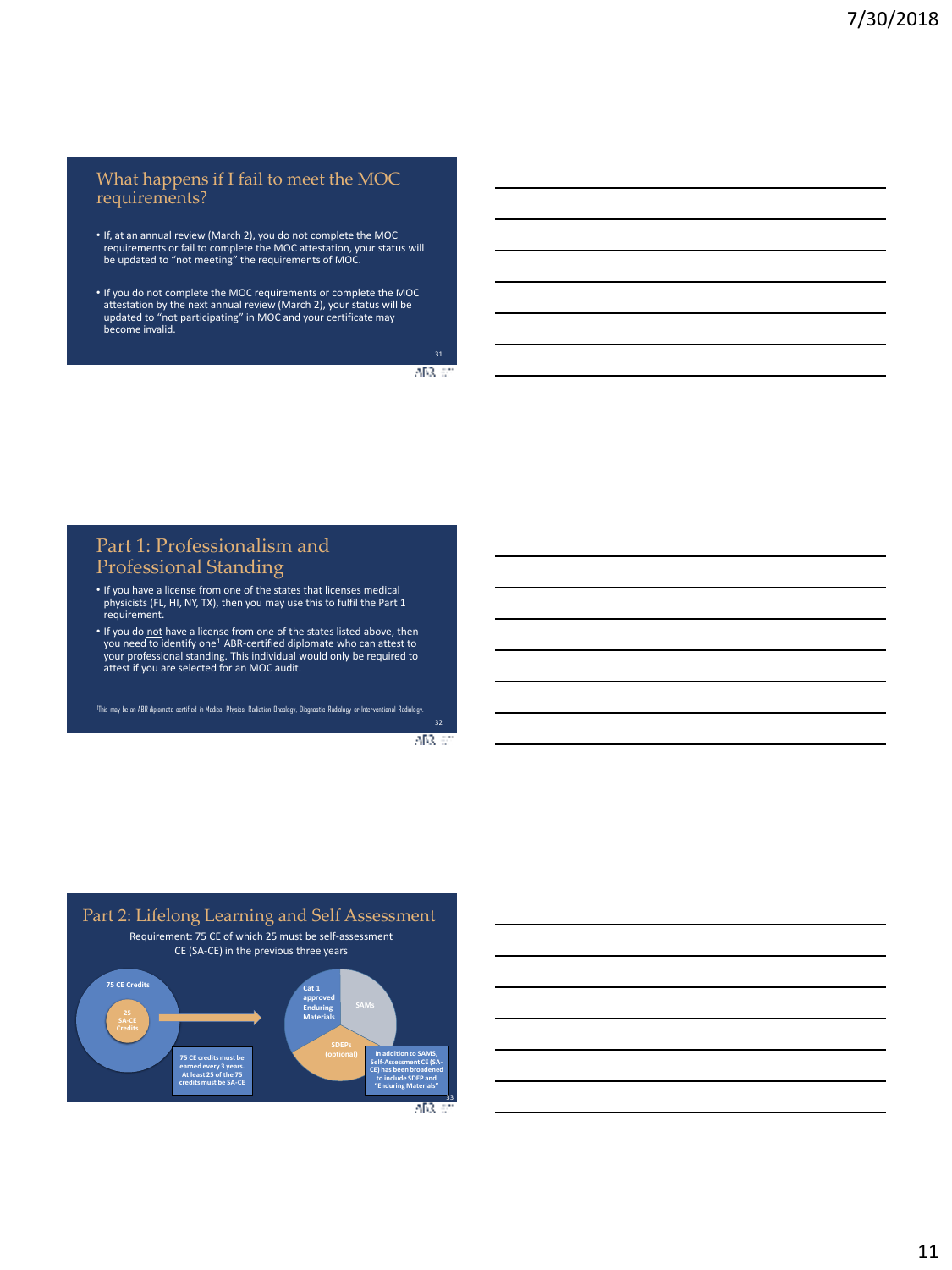## Self-Assessment CE (SA-CE)

- SAMs (Self-Assessment Modules): In-person Category 1 CME or CE activities Must have questions/feedback Society-offered SAMs count as SA-CE
- 
- SA-CE: Enduring Category 1 CE activities
- 1 CE credit = 1 SA-CE credit

ABR 67

### SA-CE: Part 2

- No need to travel to earn SA-CE credits
- All SA-CEs required can be obtained online
- Free to members of many organizations

ABR 67

### Improvement in Medical Practice: Part 4

- Started 2007
- Revisions of MOC policy after lessons learned
- Maturation of Quality and Safety activities in medicine/radiology

 $AB3.57$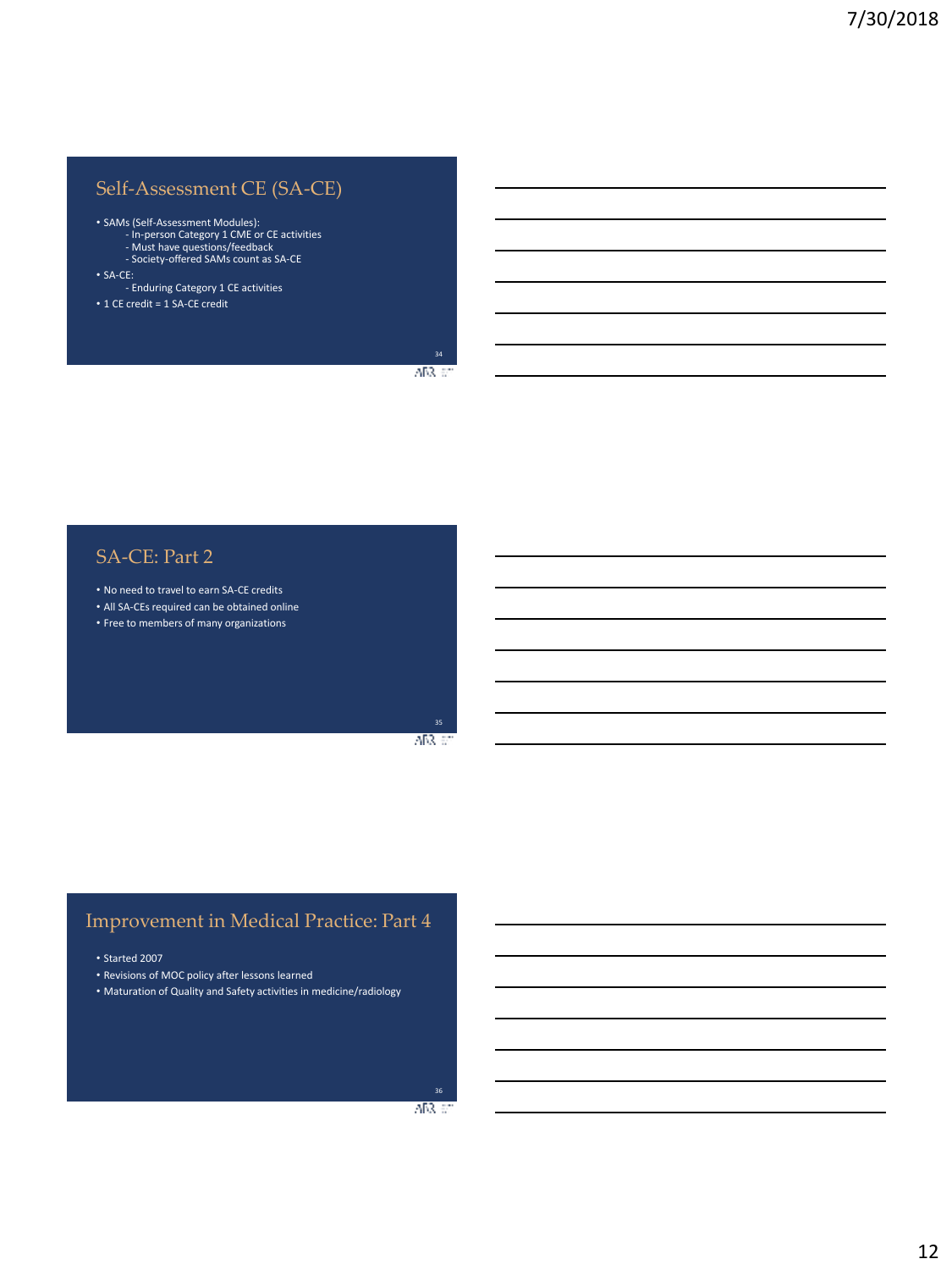### Practice Quality Improvement (PQI) Principles

- QI: systematic approach to study of healthcare and/or commitment to continuously improve performance and outcomes in healthcare
- ABR honors each diplomate's privilege to choose PQI activities or projects that are pertinent to his or her own practice and that meet the spirit of this definition.

 $ABR$  at

## PQI: Part 4

- Most confusing part of MOC for many
- Societies provide many project templates.
- Group PQI projects encouraged.
- ABR changed Part 4 requirements in 2015:
	- Gave medical physicists credit for routine QI activities (participatory PQI) - Decrease burden of MOC

38 AB3, 60

## Expanded Part 4 Options

• PQI Projects

- More accepted methodologies
- Participatory Quality Improvement Activities
	- Requires active participation, leadership, or management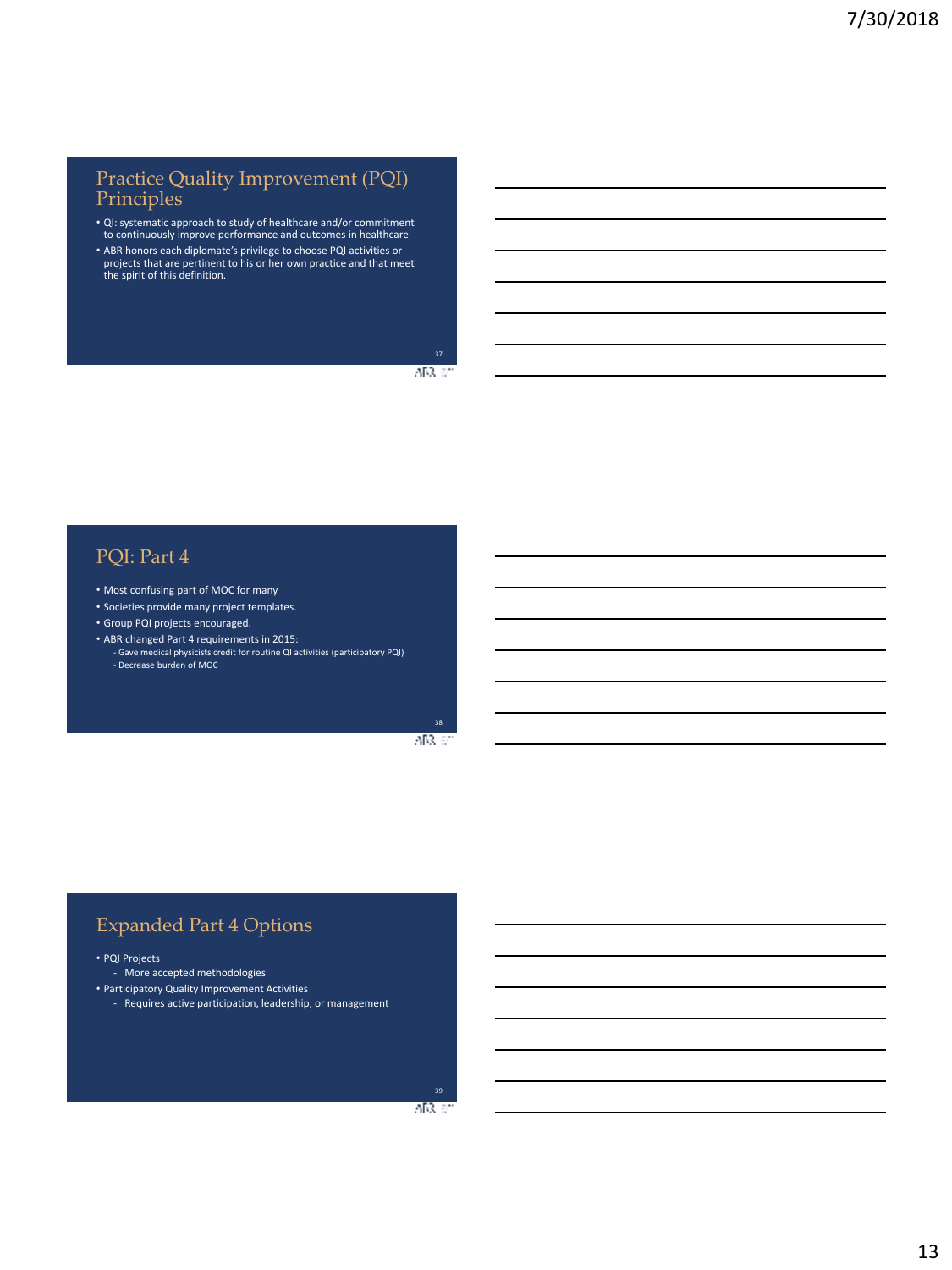## PQI Projects

- Use any standard QI methodology
	- PDSA
	- Six Sigma, Lean, etc.
- Can be developed by an individual, group, department, healthcare system, or society
- ABMS Multi-Specialty Portfolio Program
- Remain the gold standard

40  $ABR$  at

### Participatory Quality Improvement Activities

- Many categories of participatory activities • Documentation required if audited
- Requires active participation, leadership, or management

AB3, 60

#### Participatory Quality Improvement Activities

- Completion of an SDEP on a quality or patient safety-related topic
- Service as a radiation safety officer
- 25 prospective chart rounds/yr (MP & RO diplomates only)
- Clinical quality/safety review committee
- Peer review/
- The Joint Commission introduced its Ongoing Professional Practice Evaluation (OPPE) and Focused Professional Practice Evaluation (FPPE) processes in 2007
- Root Cause Analysis Team (RCA)
- National registries
- Peer-reviewed QI/safety publication or presentation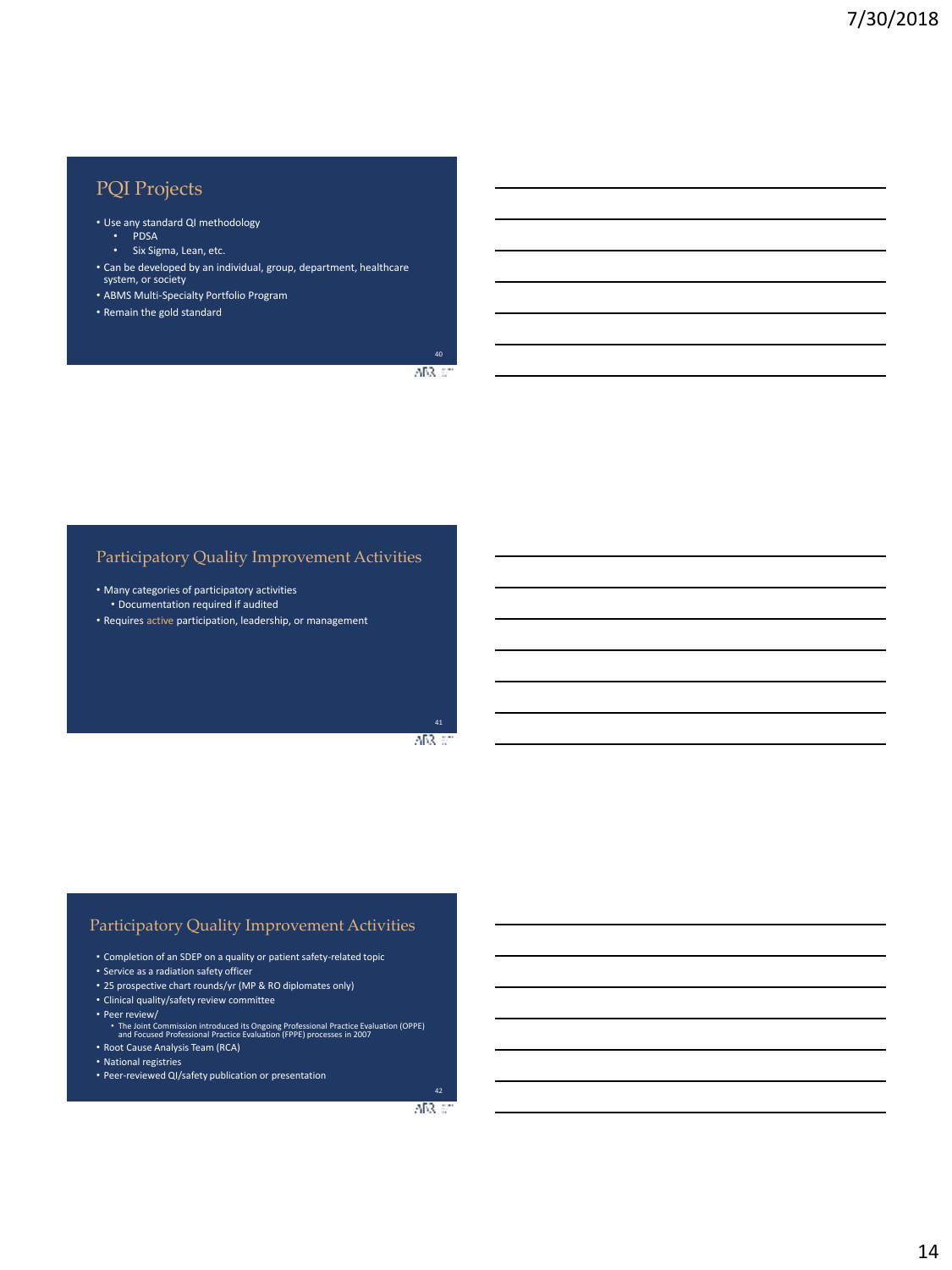### Participatory Quality Improvement Activities

- Participation in 10 patient safety conferences per year
- Safety/QI program (scorecard/huddle)
- Peer or patient survey
- Leadership in QI program such Image Wisely, Image Gently, etc.
- National accreditation programs
- MQSA
- NCI cooperative group clinical trial

 $ABR \ll$ 

### ACR Activities that count for Part 4

- RADPEER™, R-O PEER™, MP-PEER™
- Registries
- ACR Accreditation Programs
- Radiology Support, Communication and Alignment Network (RSCAN)
- ACR Appropriateness Criteria panel

See all Participatory Activities on the ABR website, https://www.theabr.org/medical-physics/maintenance-ofcertification/medical-practice-improvement/participatory-activities

ABR 67

### MOC Program Enhancements

- Activities that count as SA-CME expanded (2012)
- MOC Team Tracker Program launched (2013)
- PQI Participatory Activities added for fulfilling Part 4 requirements (2015)
- ABR Connections Customer Service Center launched (2015)
- Simplified MOC Annual Attestation implemented (2016)
- Updated ABR website launch (Fall 2017)
- ABR Online Longitudinal Assessment (ABR OLA) launch (2019)

ABR 67